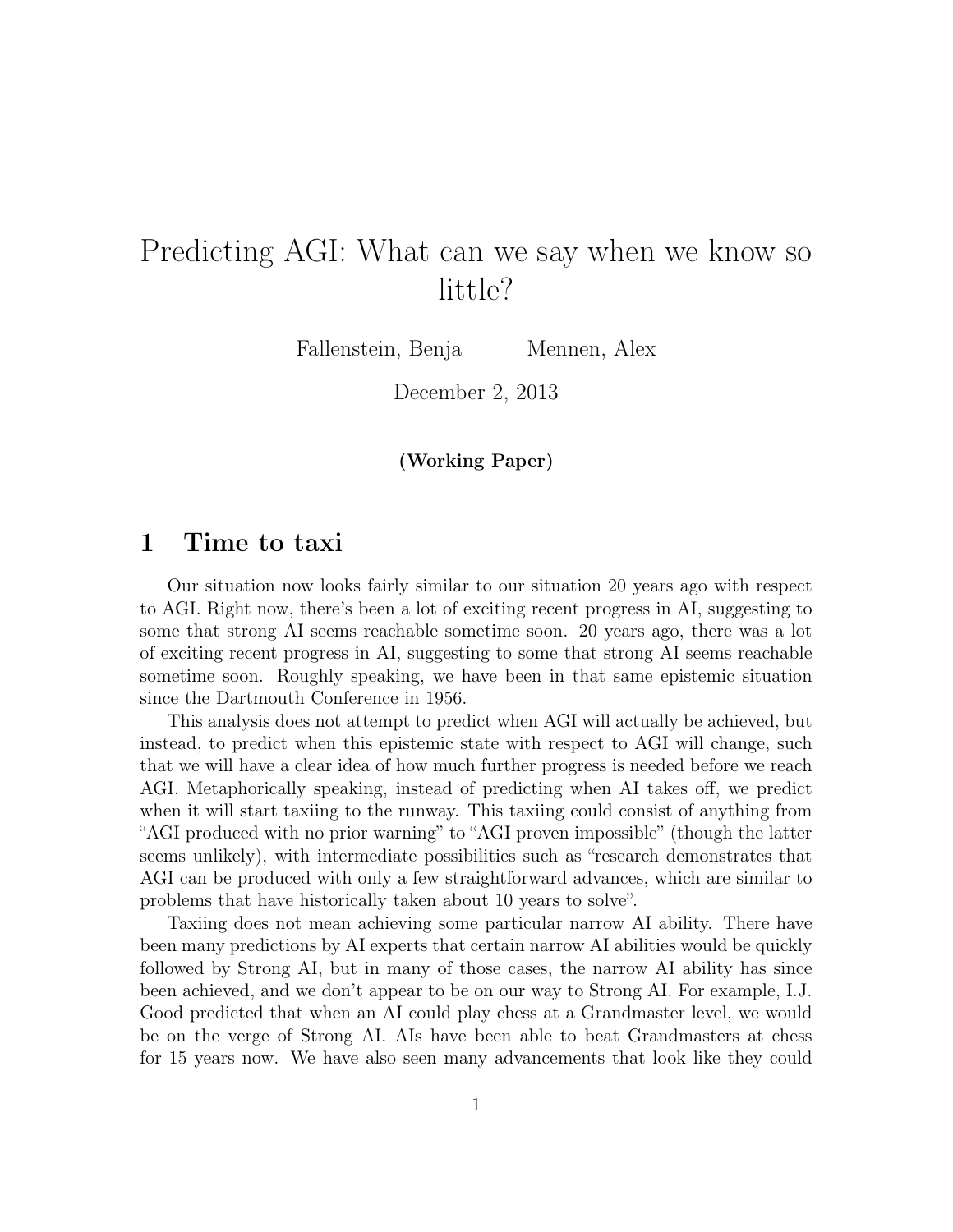plausibly have enabled AGI, such as back-propagation, deep learning algorithms, and the realization that it would help for AIs to be able to use probabilistic reasoning. Instead of referring to a specific milestone, taxiing means that the AI researchers at the time can see a clear path forward that will lead to AGI.

### 2 What is a Pareto distribution?

The Pareto distribution has 2 free variables:  $x_m$ , and  $\alpha$ . If a random variable is distributed according to a Pareto distribution, the probability that the variable takes a value less than  $x_m$  is 0, and for  $x > x_m$ , the probability that the value is less than x is  $1 - \left(\frac{x_m}{x}\right)$  $\overline{x}$  $\int_{0}^{\infty}$ . For our purposes, the random variable being described is the time that we start taxiing to AGI. 0 represents the Dartmouth Conference,  $x_m$  represents right now, and the exponent  $\alpha$  depends on how quickly we expect AGI to arrive.

One might quite reasonably ask what is special about the Pareto distribution. To answer that, we will have to introduce the concept of a hazard rate, which represents how likely the event is to occur imminently at any point in time. The hazard rate of a distribution at a point x is the probability density at x conditional on the event not occurring before x (more formally:  $\lambda(x) = \lim_{\varepsilon \to 0^+}$  $P(x < X < x + \varepsilon)$  $\varepsilon \cdot P(X > x)$ , where  $X$  is the random variable describing the distribution). If you assume that the hazard rate is constant, then you get an exponential distribution, where the cumulative probability function is  $1 - e^{-\lambda x}$ . If you assume that the hazard rate is inversely proportional to the time elapsed (i.e.  $\lambda(ax) = \frac{\lambda(x)}{x}$ a ), then you get a Pareto distribution, where  $\alpha$  is the proportionality constant  $(\alpha = x\lambda(x))$ .  $\alpha$  can be thought of as a "relative hazard" rate", and this concept can be generalized to arbitrary distributions as  $\alpha(x) = x\lambda(x)$ .

Here are some tables showing the probabilities predicted by Pareto distributions with various  $\alpha$  that we will taxi within certain time ranges, with current time since Dartmouth rounded to 60 years.

| Years from Dartmouth | $61$     | $<\!\!65$ | $<$ 70  | $<$ 75    | < 80   | $90$   | < 100     | < 120  |
|----------------------|----------|-----------|---------|-----------|--------|--------|-----------|--------|
| Years from now       | $\leq$ 1 | $5$       | <10     | $\leq 15$ | $20$   | $30$   | $\leq 40$ | < 60   |
| $Pr(\alpha = .5)$    | $0.82\%$ | $3.9\%$   | $7.4\%$ | $11\%$    | 13\%   | 18\%   | 23\%      | 29\%   |
| $Pr(\alpha = .67)$   | $1.1\%$  | $5.2\%$   | $9.8\%$ | $14\%$    | $17\%$ | $24\%$ | 29\%      | 37\%   |
| $Pr(\alpha = .75)$   | $1.2\%$  | 5.8%      | 11\%    | 15%       | $19\%$ | $26\%$ | $32\%$    | 41\%   |
| $Pr(\alpha = 1)$     | $1.6\%$  | $7.7\%$   | 14\%    | $20\%$    | 25%    | 33\%   | 40\%      | $50\%$ |
| $Pr(\alpha = 1.5)$   | $2.4\%$  | 11\%      | 21\%    | 28\%      | 35%    | $46\%$ | 54\%      | 65\%   |
| $Pr(\alpha = 2)$     | $3.3\%$  | 15\%      | 27\%    | 36\%      | 44\%   | $56\%$ | 64\%      | 75%    |
| $Pr(\alpha = 3)$     | $4.8\%$  | 21%       | 37\%    | 49\%      | 58\%   | 70\%   | 78\%      | 88%    |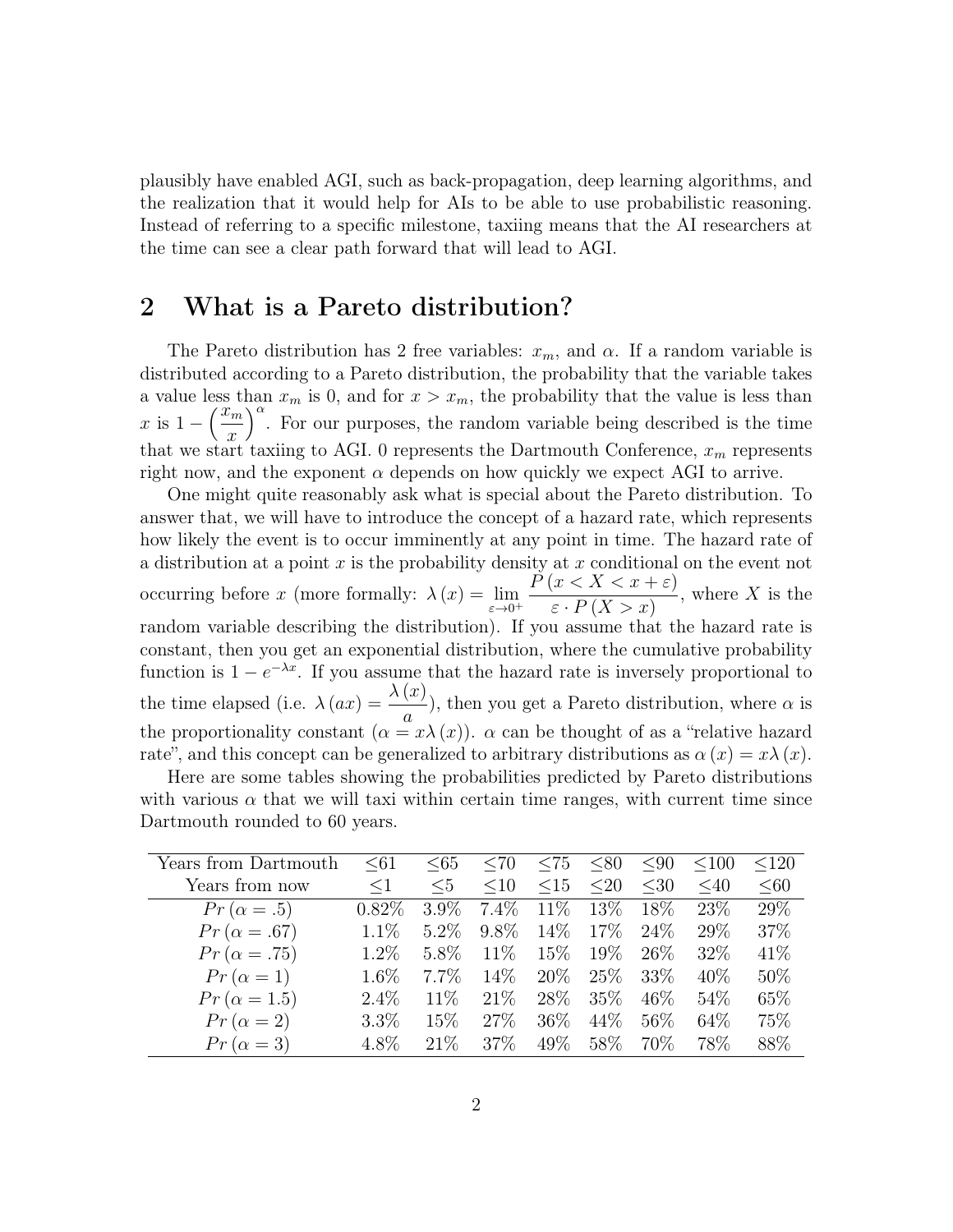| Years from Dartmouth | >120   | >150    | >180    | >240    | >600     | >1200    | >6000          |
|----------------------|--------|---------|---------|---------|----------|----------|----------------|
| Years from now       | >60    | > 90    | >120    | >180    | >540     | >1140    | >5940          |
| $Pr(\alpha = .5)$    | 71\%   | 63\%    | 58\%    | $50\%$  | 32\%     | 22%      | 10\%           |
| $Pr(\alpha = .67)$   | 63\%   | 54\%    | 48\%    | 40\%    | 22%      | 14\%     | $4.6\%$        |
| $Pr(\alpha = .75)$   | 59\%   | $50\%$  | 44\%    | 35\%    | 18\%     | 11\%     | $3.2\%$        |
| $Pr(\alpha = 1)$     | 50%    | 40\%    | 33\%    | 25\%    | $10\%$   | $5.0\%$  | $1.0\%$        |
| $Pr(\alpha = 1.5)$   | 35%    | 25\%    | $19\%$  | 12\%    | $3.2\%$  | 1.1%     | $0.10\%$       |
| $Pr(\alpha = 2)$     | 25\%   | 16\%    | 11\%    | $6.2\%$ | 1.0%     | 0.25%    | ${<} .1\%$     |
| $Pr(\alpha = 3)$     | $12\%$ | $6.4\%$ | $3.7\%$ | $1.6\%$ | $0.10\%$ | ${<}1\%$ | $\langle .1\%$ |

### 3 Models that result in a Pareto distribution

Why should we use a Pareto distribution to model our uncertainty about time to taxi? We have no single very compelling answer for that, but here are several weak arguments.

#### 3.1 Dimensional analysis

There is a fairly simple reason to expect a constant relative hazard rate. It's been about 60 years since Dartmouth, so let's round  $x_m$  to 60. What is the probability that we will taxi within the next 30 years? That depends on the value of  $\alpha$ , of course. Conditional on not taxiing within the next 20 years, what is the probability that we will taxi within 40 years after that? That also depends on  $\alpha$ , but it turns out that no matter what  $\alpha$  is, these two probabilities are exactly the same. Similarly, if we did these calculations 20 years ago, with  $x_m = 40$ , the probability of taxiing within 20 years from then would have been the same as the probability, conditional on not taxiing until now, of taxiing within 30 years from now. More generally,  $P(X < cx_{m_1}|X > x_{m_1}) = P(X < cx_{m_2}|X > x_{m_2})$ , where X is the time since Dartmouth until taxiing occurs,  $x_{m_1}$  and  $x_{m_2}$  are some arbitrary times since Dartmouth, and c is an arbitrary contant greater than 1. In the above example,  $c = \frac{3}{2}$  $\frac{3}{2}$  and the values of  $x_m$  considered are 40, 60, and 80.

This should be intuitive, because our current state of knowledge can be summed up as "There's been exciting AI research going on for the past 60 years, much of which seems like it could contribute to AGI, but there's been no clear progress on AGI in particular." 20 years ago, our state of knowledge could be summed up as "There's been exciting AI research going on for the past 40 years, much of which seems like it could contribute to AGI, but there's been no clear progress on AGI in particular." These are identical, except that the time mentioned has been increased by a factor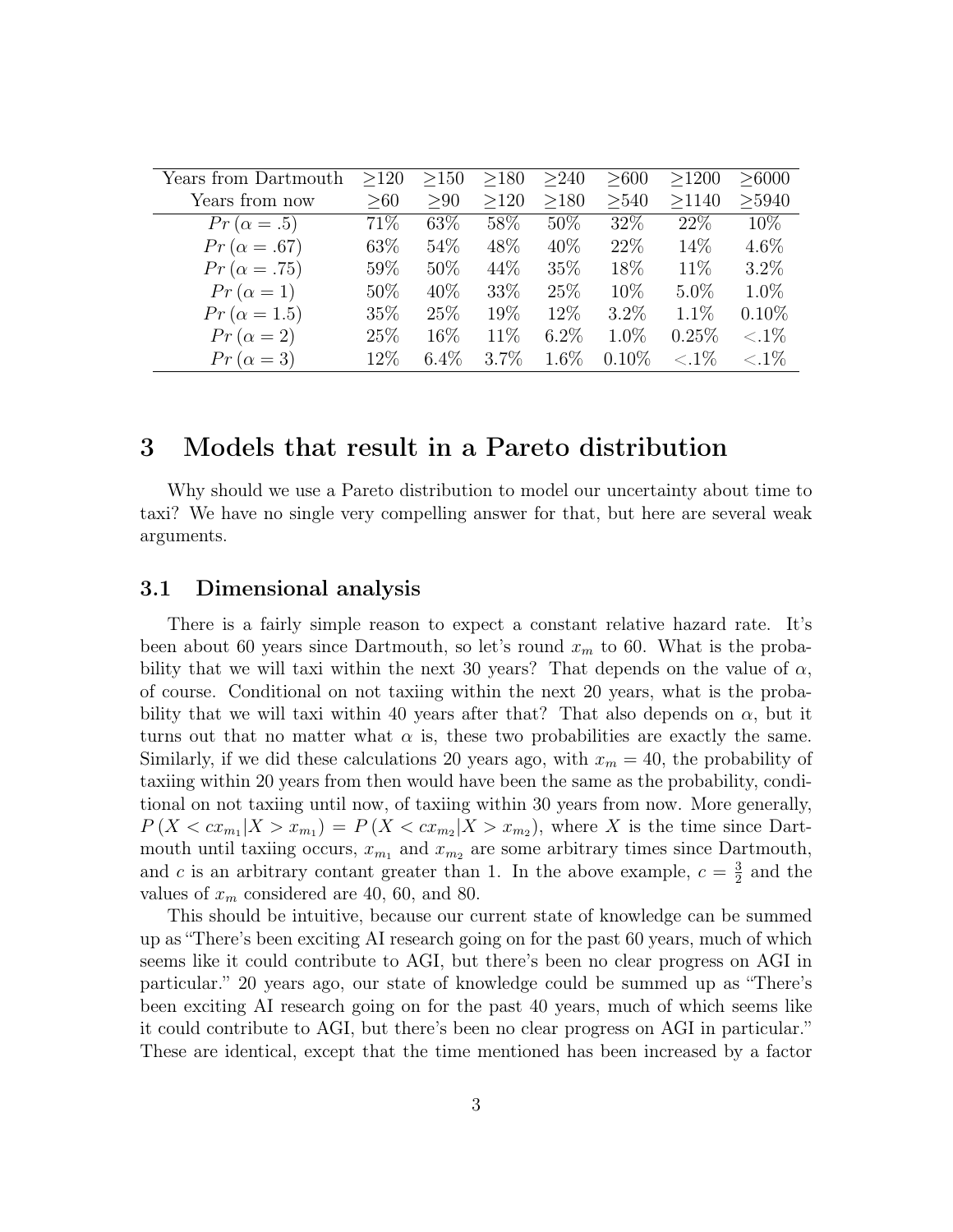of  $\frac{3}{5}$ 2 in the current one. Thus it seems reasonable that we should assign the same probability to the statement that we will start taxiing to AGI within the next 30 years as we would have assigned 20 years ago to the statement that we will start taxiing to AGI within 20 years. The probability distribution over time to taxi conditional on not taxiing within  $n$  years should look the same as the current distribution, but stretched out in time. That is,  $P(cx_m < X < dx_m | X > x_m)$  should not depend on  $x_m$ . Pareto distributions are the only distributions that obey this condition.

#### 3.2 Stable distributions

The dimensional analysis argument stops looking like it makes any sense if you scale it back far enough. Surely, a week into the Dartmouth Conference, no one thought they'd be on the verge of Strong AI in another week, even though 60 years later, it looks entirely plausible that we will be within the next 60 years. This is a general problem with Pareto distributions with small  $x_m$ , but the Pareto distribution is considered a useful model anyway because many more reasonable probability distributions have tails that approximate a Pareto distribution.

When many different independent factors are involved, we often find the data to follow a stable distribution; that is, a probability distribution in which the sum of random variables from two copies of the distribution can be described by the same distribution if shifted and scaled properly. A generalization of the central limit theorem says that the sum of a large number of independent and identically distributed variables from a distribution with Pareto-like tails must be described by a stable distribution. The most well-known stable distribution is the normal distribution. However, normal distributions have tails that fall off super-exponentially. That is, even if you are already well past most of the probability mass for time to taxi in a normal distribution, then each day that we don't taxi, you will get more and more confident that we will taxi the next day. But intuitively, the reverse should be true; you would think eventually we would notice that AGI just doesn't happen as quickly as we initially expected it to. Thus a normal distribution doesn't look adequate to model our uncertainty about what time we would expect to taxi.

The normal distribution is the best-known stable distribution because it is the only one that has a finite variance. But there are many other stable distributions that do not have a well-defined variance, and all of these other stable distributions have Pareto-like tails. Early AI researchers expected that they would get Strong AI fairly quickly, and this did not happen, suggesting that we are already in the late tail of the distribution that they expected then. Thus the probability distribution conditional on not taxiing by now should look like a Pareto distribution. If you disagree that we are already most of the way through the a priori probability distribution on time to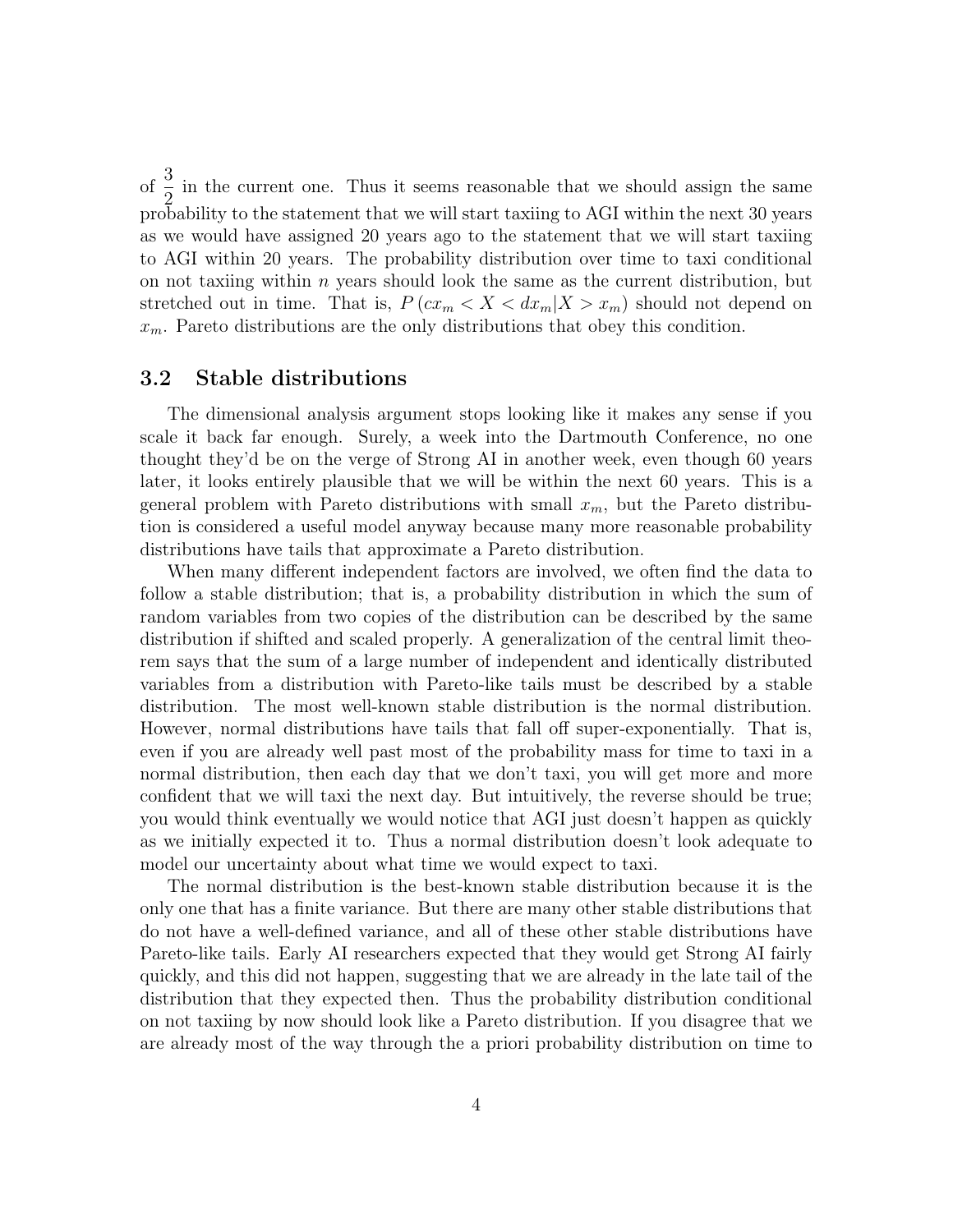taxi, then a Pareto distribution might not seem like such a reasonable model.

#### 3.3 Exponential distribution with unknown hazard rate

Consider the model in which there is some underlying exponential distribution that should predict when we will taxi, but we don't know which exponential distribution it is. This could be the case if there were one crucial insight that would lead to AGI, and prior work doesn't change the probability of someone achieving that insight soon very much, so the hazard rate would be constant. But of course we wouldn't know in advance what the hazard rate is. (Of course, I've just been trying to convince you that we should expect Pareto tails, but note that all the other arguments refer to our state of uncertainty, not to an underlying process. In fact, if there is such an underlying unknown distribution, you might expect it to be slightly superexponential since the last insight required to taxi probably will build on previous work, and thus become more likely over time.)

According to a continuous generalization of Laplace's rule of succession, if there's an underlying exponential distribution with unknown hazard rate  $\lambda$ , then after updating on the fact that we aren't taxiing yet, our posterior distribution over when we will taxi should be a Pareto distribution with  $\alpha = 1$ . This corresponds to using an improper prior in which the probability density function for  $\lambda$  is constant. Another way to describe this prior is to break up time into small discrete chunks (e.g. years), and use the standard Laplace's rule of succession to update your uncertainty over how likely we are to taxi in a random year after updating on the fact that we haven't taxied in any of the previous 60 years. It turns out that this assumption describes approximately the same probability distribution, and if you change the size of the discrete chunks instead (e.g. use months instead of years), it does not make much difference, provided both sizes are sufficiently small relative to the timescale being considered.

#### 3.4 Intuitions

Despite the fact that expert intuition is fairly bad at predicting things like AI, intuitions aren't completely useless. So it's worth pointing out that many people find that a Pareto distribution for some  $\alpha$  (usually somewhat large) decently approximates their intuitions about when we are likely to taxi to AGI.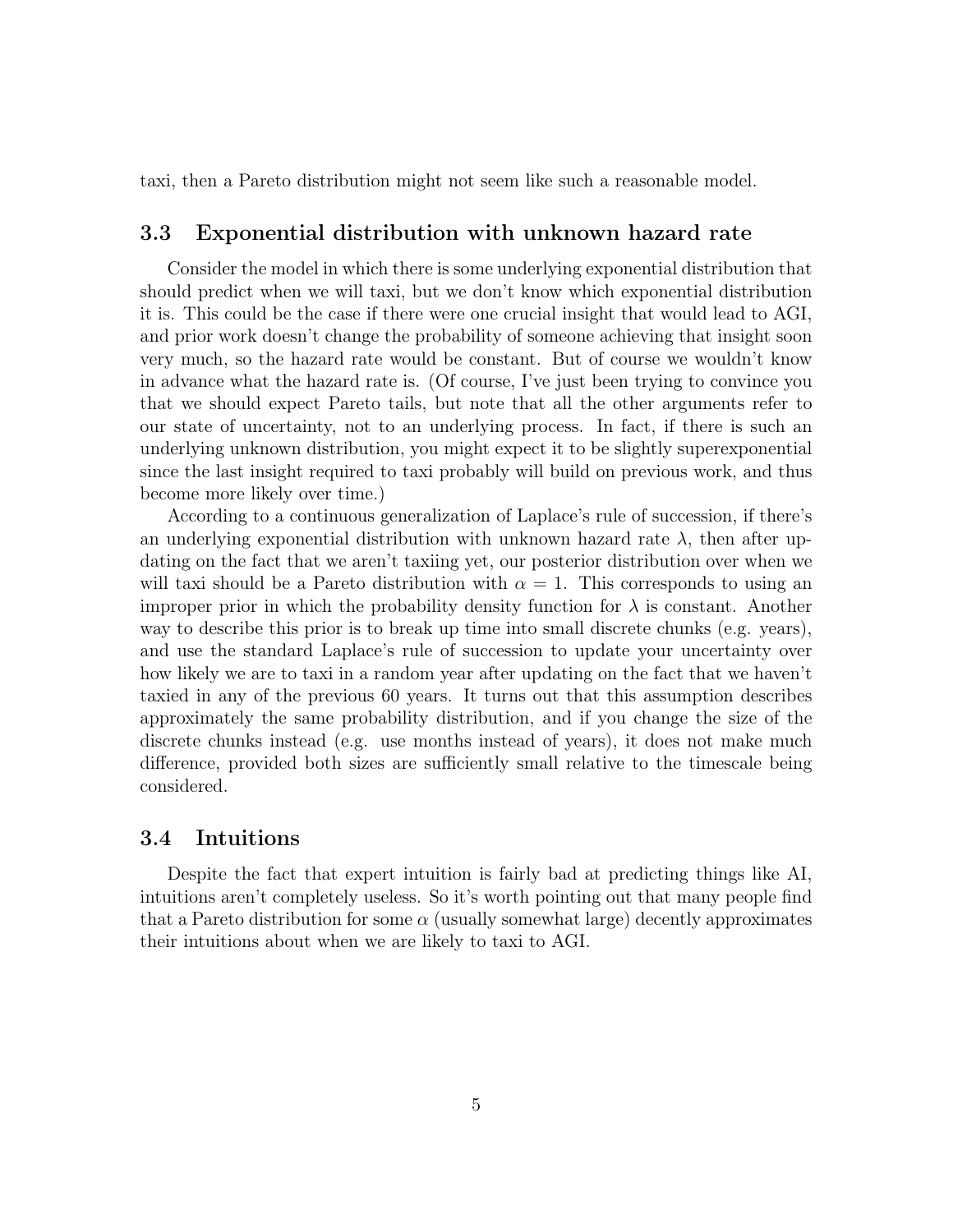### 4 Potential objections

### 4.1 Oversimplification

"This model assumes that one day, we'll suddenly realize that we're on our way to Strong AI, and the previous day, our epistemic state will not be much different than it is right now with regards to time to AGI. That doesn't seem very realistic. Whether or not we are taxiing to AGI does not have a well-defined binary answer."

That is true. We made the taxiing assumption not because it is entirely accurate, but because it makes the situation easier to model, and is not too horribly far off. There could certainly be edge cases, but it seems that roughly speaking it should be possible to divide most cases into taxiing and not taxiing, and right now we are not taxiing.

#### 4.2 Tail

"This model assumes that we have already passed most of the probability mass for taxiing to AGI. But I wouldn't have predicted ahead of time that we'd get AGI by now, so I don't think it is accurate to assume that we are already in the tail of the distribution."

In the early days of AI, most AI researchers expected that we would get AGI fairly quickly, so it seems reasonable to assume that we are in the tail of the a priori distribution now. But if you think you have a good a priori reason to believe we probably would not have gotten AGI before now, then a model that assumes we are in the tail should not look compelling.

#### 4.3 Time versus work

"The time elapsed since we started working seriously on AI is less relevant than the total amount of effort that has been put into working on AI. But this model only pays attention to the amount of time since we started working on AI."

Yes, the total amount of effort and resources invested in AI (which could be measured in person-hours, for instance) is more directly relevant to getting AGI than elapsed time is, but it is also more difficult to model. Explicitly translating a model of work to taxi into a model of time to taxi would require estimating how much work has already been invested in AI, and generating a probabilistic model for how much work we will invest in AI in the future, which is hard. However, if we assume the rate at which work is invested in AI does not vary too wildly, then starting from a Pareto distribution for work to taxi, we should get a Pareto-like distribution for time to taxi.